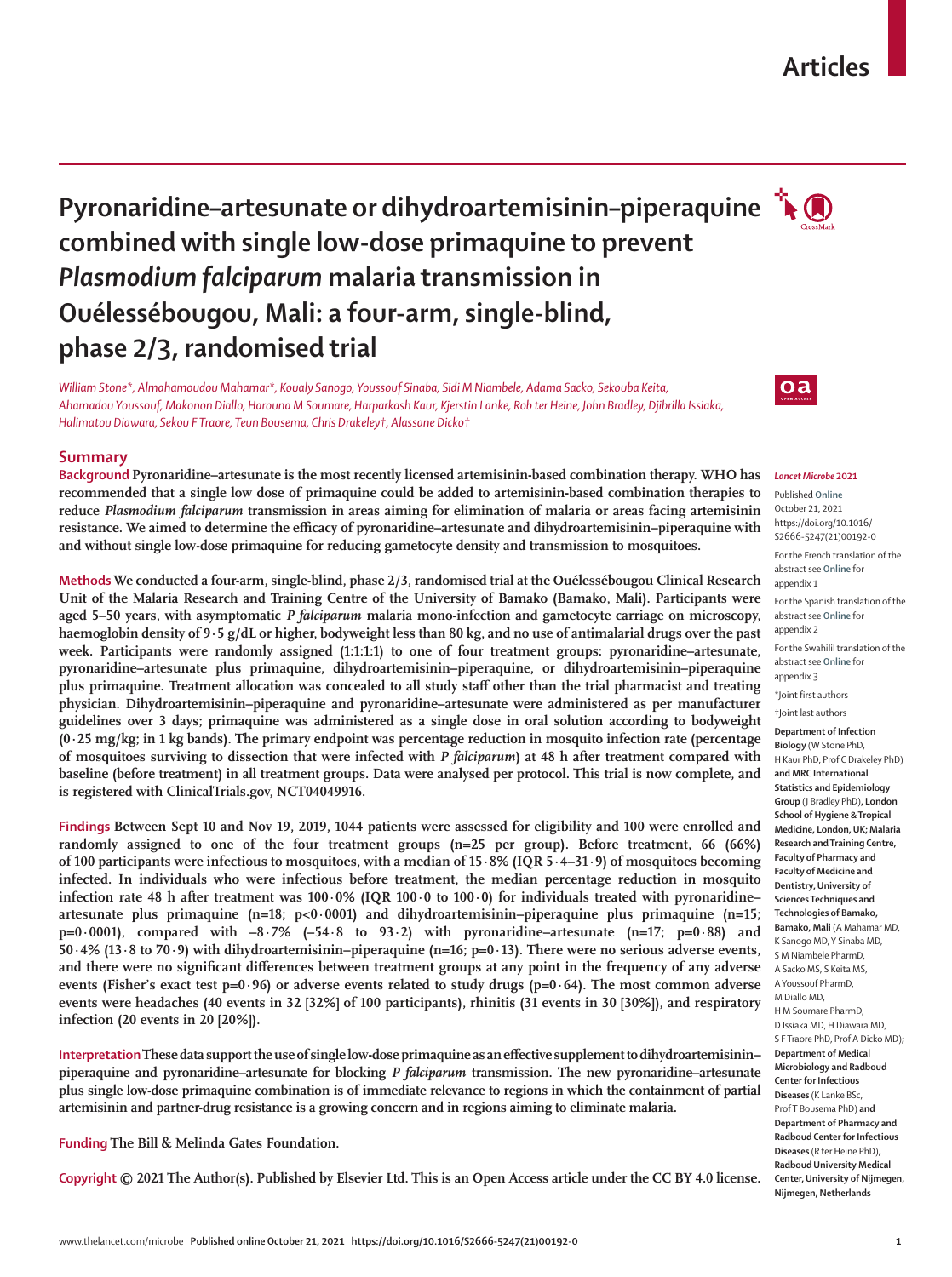Correspondence to: Dr William Stone, Department of Infection Biology, London School of Hygiene & Tropical Medicine, London WC1E 7HT, UK **william.stone@lshtm.ac.uk**

# **Research in context**

#### **Evidence before this study**

We searched PubMed on Jan 21, 2021, with no date or language restrictions, for studies assessing treatment with pyronaridine– artesunate (using the search terms "Pyronaridine-artesunate" OR "Pyramax" OR "AS-PYR" with down selection based on gametocyte detection), or pyronaridine–artesunate plus primaquine (["Pyronaridine-artesunate" OR "Pyramax" OR "AS-PYR"] AND "Primaquine"). Among the 16 clinical or randomised controlled trials (2010–18) that met the search criteria, three studies presented data from a single trial done in Kenya (2018), in which gametocytes in patient blood were quantified by molecular methods up to 14 days after pyronaridine–artesunate treatment (showing 13·9–19·7% prevalence at day 14). Further studies were identified in which gametocytes present before and after pyronaridine–artesunate treatment were quantified by microscopy. None of the identified studies determined gametocyte infectivity to mosquitoes at any time. Narrowing this search to include studies assessing pyronaridine–artesunate in combination with primaquine identified only five relevant clinical trials. Two of these trials were focused on pharmacokinetic interaction between pyronaridine–artesunate and primaquine in healthy volunteers. The three other studies determined the safety and efficacy of pyronaridine–artesunate plus primaquine for treatment of malaria infection: two using a single low dose of 15 mg, one using the 14-day dosing regimen of primaquine for *Plasmodium vivax* hypnozoiticidal therapy. All three studies assessed gametocyte density using microscopy, and none determined gametocyte transmissibility.

An additional search of PubMed was done on the same date for studies assessing plasmodium infectivity to mosquitoes with mosquito feeding assays after any artemisinin-based combination therapy (ACT) treatment. For this search we used the terms "Malaria" AND ("ACT" OR "Artemisinin" OR "Artesunate" OR "Dihydroartemisinin") AND ("DMFA" OR "MFA" OR "Mosquito feeding" OR "Mosquito feeding assay"). We identified 12 studies reporting mosquito infection data after ACT treatment. Excluding studies without specific timepoint identification, three distinct trials measured mosquito infection up to day 14 after treatment with dihydroartemisinin–piperaquine or artemether–lumefantrine: one done in Kenya (with data reported in two publications) and two in Cambodia. In one Cambodian study, only three (6%) of 48 individuals were infectious to mosquitoes at baseline.

No studies assessed mosquito infection after day 14 and no studies were identified that used mosquito feeding assays following pyronaridine–artesunate treatment.

# **Added value of this study**

This is the first clinical trial assessing the malaria transmissionreducing efficacy of pyronaridine–artesunate treatment alone or in combination with single low-dose primaquine, which has been recommended by WHO. The results suggest that pyronaridine–artesunate treatment alone has little efficacy against gametocytes and fails to prevent malaria transmission to mosquitoes shortly after treatment, whereas pyronaridine– artesunate plus single low-dose primaquine is highly effective as a schizonticidal and transmission-blocking drug combination. In addition to these insights, the study design allowed side-by-side comparison of pyronaridine–artesunate and pyronaridine–artesunate plus single low-dose primaquine with a standard second-line ACT (dihydroartemisinin– piperaquine), alone and in combination with single low-dose primaquine. These data also provide the first direct evidence of continued transmission to mosquitoes more than 14 days after ACT treatment: some individuals treated with dihydroartemisinin–piperaquine or pyronaridine–artesunate without primaquine continued to infect mosquitoes for up to 28 days after treatment.

#### **Implications of all the available evidence**

The results of this study add to a growing pool of evidence supporting the use of single low-dose primaquine alongside ACT treatment for the immediate prevention of onward *Plasmodium falciparum* malaria transmission. Before this study, the transmission-reducing efficacy of pyronaridine–artesunate with or without single low-dose primaquine was unknown. Pyronaridine–artesunate is a new and therefore valuable alternative antimalarial therapy in areas under threat from resistance or partial resistance to current first-line drug combinations. The data on the effects of pyronaridine– artesunate alone provide a resource to policy makers considering treatment prioritisation. Our data on the efficacy of pyronaridine–artesunate and dihydroartemisinin– piperaquine with single low-dose primaquine support the WHO recommendation that ACTs be combined with single low-dose primaquine to rapidly clear gametocytes and prevent transmission in areas fighting the spread of antimalarial drug resistance or in areas aiming to eliminate malaria.

#### **Introduction**

Gametocytes are the only *Plasmodium* life stage that can be transmitted to mosquitoes. Drugs are a key component of malaria control strategies and yet, outside of mass drug administration,<sup>1</sup> the gametocytocidal component of treatment receives little attention. The addition of gametocytocidal drugs to first-line malaria treatments could benefit control efforts, expedite elimination, and

slow the spread of parasite strains that are resistant to standard schizonticides.<sup>2</sup>

Pyronaridine–artesunate is a recommended treatment for uncomplicated *Plasmodium falciparum* malaria in all malaria endemic regions.<sup>3</sup> As the most recently licensed artemisinin-based combination therapy (ACT), pyronaridine–artesunate is being adopted in areas where the efficacy of current first-line and second-line drugs is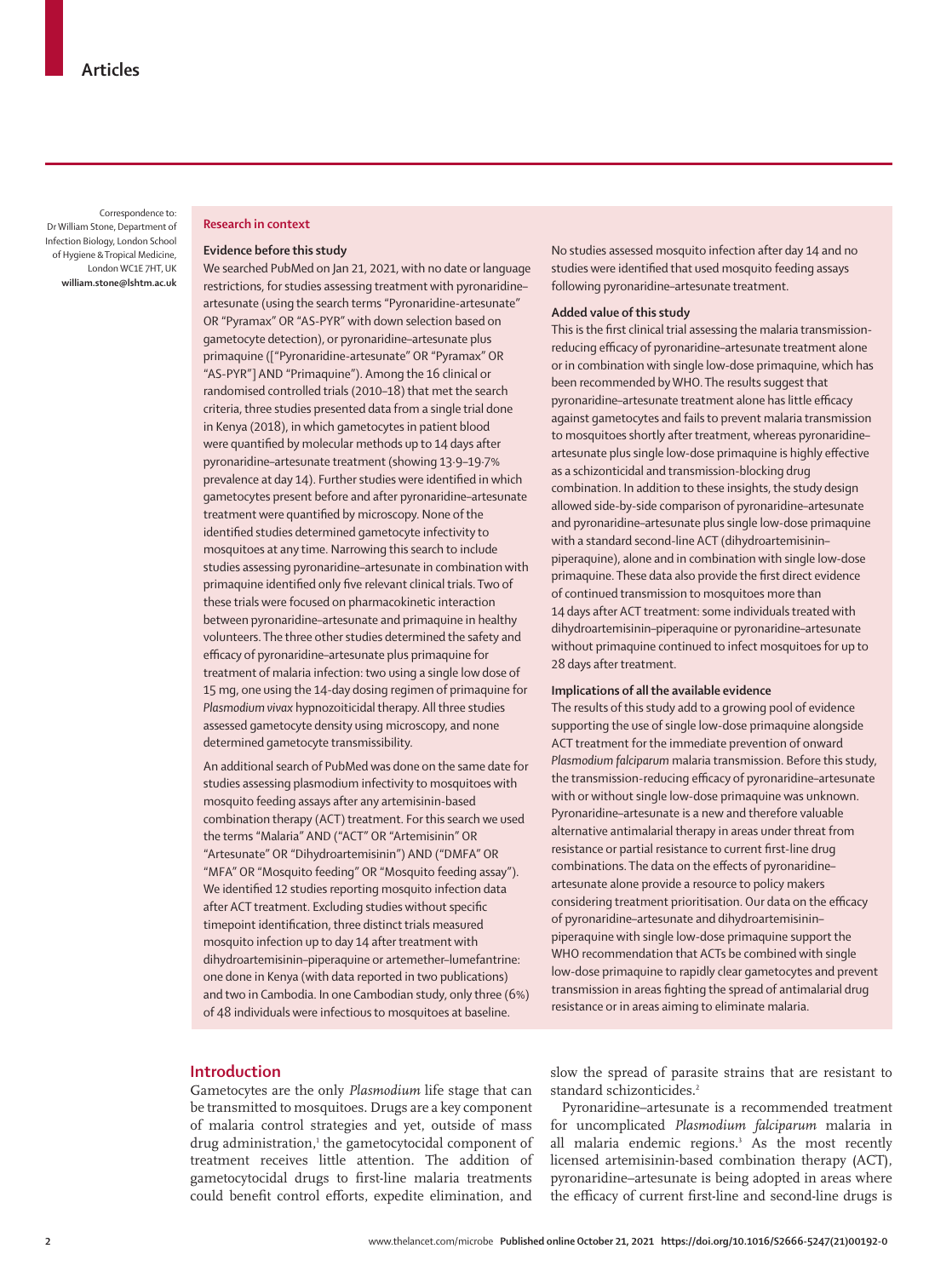decreasing.4 ACT treatment failures are associated with higher gametocyte prevalence.5 Regardless of clinical treatment outcome, ACTs have low activity against mature, transmissible gametocytes.6 Patients treated with artemether–lumefantrine or dihydroartemisinin– piperaquine can still harbour infectious gametocytes and these can persist after treatment.7 The duration of gametocyte infectivity to mosquitoes following ACT treatment is so far poorly defined and has not been assessed beyond the first week after treatment. Primaquine has potent gametocytocidal activity, with studies showing that a single low dose of  $0.25 \text{ mg/kg}$  is sufficient to neutralise infectivity to mosquitoes within 48 h.8,9 This dose is considered safe in individuals deficient in glucose-6-phosphate dehydrogenase (G6PD), who are at risk of transient haemolysis after treatment with oxidative compounds including primaquine.10 WHO currently recommends treatment with ACT and single low-dose primaquine without G6PD testing to prevent onward *P falciparum* transmission in areas of artemisinin drug resistance or areas aiming for malaria elimination.<sup>11</sup> Given that data from Rwanda have confirmed the de novo emergence of kelch13 mutations and associated delayed clearance of parasites,12,13 novel ACTs and transmissionreducing measures, such as single low-dose primaquine, could be important components of efforts to avert a public health emergency.<sup>2</sup>

The transmission-reducing efficacy of pyronaridine– artesunate and pyronaridine–artesunate with single lowdose primaquine have not yet been tested, and there are indications that pyronaridine–artesunate might inhibit primaquine metabolism.<sup>14</sup> We aimed to assess the efficacy of pyronaridine–artesunate with and without single lowdose primaquine and of dihydroartemisinin–piperaquine with and without primaquine for reducing the transmission of *P falciparum* gametocytes, and to examine the long-term duration of gametocyte circulation and infectivity to mosquitoes after treatment.

### **Methods**

# **Study design and participants**

We conducted a four-arm, single-blind, phase 2/3, randomised controlled trial at the Ouélessébougou Clinical Research Unit of the Malaria Research and Training Centre of the University of Bamako (Bamako, Mali). Screening and recruitment were done in the town of Ouélessébougou and surrounding villages. Ethics approval was granted by the Ethics Committee of the Faculty of Medicine, Pharmacy, and Dentistry of the University of Science, Techniques, and Technologies of Bamako (Bamako, Mali), and the Research Ethics Committee of the London School of Hygiene & Tropical Medicine (London, UK). Before the commencement of screening, our study team of clinicians and technicians met with community leaders, village health workers, and heads of households from each village to explain the study and obtain approval to conduct the study. Village

health workers then used a door-to-door approach to inform households of the date and location where consenting and screening would take place. Participants were invited to enrol into the trial if they met the following criteria: positive for *P falciparum* gametocytes by microscopy (ie, ≥1 gametocytes recorded in a thick film against 500 white blood cells, equating to ≥16 gametocytes per µL with a standard conversion of 8000 white blood cells per µL blood); haemoglobin density of 9·5 g/dL or higher; age 5–50 years; bodyweight less than 80 kg; no clinical signs of malaria, defined by fever  $(\geq 37.5^{\circ}C)$ ; no signs of chronic or severe disease; no allergies to any of the study drugs; and no reported use of antimalarial drugs over the past week. G6PD status was not tested. Exclusion criteria were pregnancy, known allergy to study treatments, clinical signs of severe malaria or hepatic injury or renal impairment, history of liver disease or renal impairment, family history of congenital prolongation of the corrected QT (QTc) interval, current or previous treatment with drugs metabolised by the enzyme cytochrome P450 2D6 (CYP2D6) or known to extend the QTc interval, and blood transfusion in the past 90 days. Before screening and study enrolment, participants provided written informed consent (if they were aged ≥18 years), assent with written parental consent (12–17 years), or written parental consent (<12 years).

### **Randomisation and masking**

Participants were individually randomly assigned (1:1:1:1) in blocks of 12, to one of four treatment groups: pyronaridine–artesunate (Pyramax; Shin Poong Pharmaceutical, Seoul, South Korea), pyronaridine–artesunate plus single low-dose primaquine (primaquine 0·25 mg/kg; ACE Pharmaceuticals, Zeewolde, Netherlands), dihydroartemisinin–piperaquine (Eurartesim; Sigma Tau, Gaithersburg, MD, USA), or dihydroartemisinin–piperaquine with single low-dose primaquine. An independent statistician at the Malaria Research and Training Centre randomly generated the treatment assignment using Stata version 16, which was linked to participant identification number. The statistician prepared sealed, opaque envelopes with the participant identification number on the outside and treatment assignment inside, which were sent to the study pharmacist. The study pharmacist provided treatment according to the contained assignment; consequently they and the study physician were not masked to treatment assignment, but all other investigators and staff involved in assessing all laboratory outcomes were masked. Participants could ask the study physician which treatment they received at any time.

## **Procedures**

ACT treatments were administered over 3 days (days 0, 1, and 2) under the direct supervision of the trial pharmacist, as per manufacturer instructions (appendix 4 p 2). All treatments were provided with food to facilitate

See **Online** for appendix 4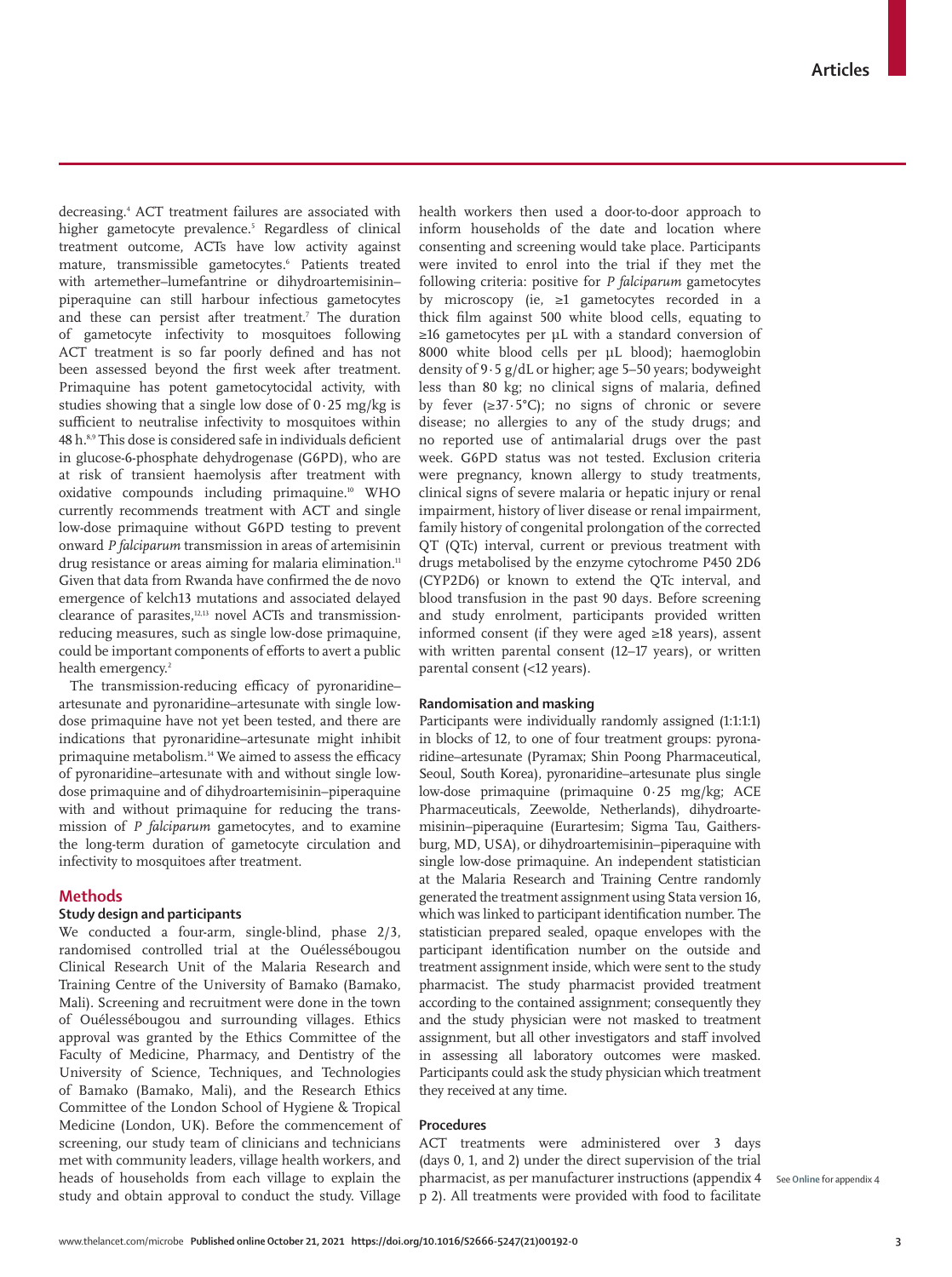metabolism. Primaquine tablets  $(26.3 \text{ mg})$  were dissolved to a 1 mg/mL solution in distilled water and administered orally according to bodyweight at  $0.25$  mL/kg (in 1 kg) weight bands, taking the central point of the band for calculation of the 0·25 mg/kg dose) with a fruit-flavoured masking fluid, as described previously.8 For example, an individual with bodyweight of 50 kg would receive 12·5 mL of 1 mg/mL primaquine solution for a final dose of 0·25 mg/kg. Primaquine was administered as a single dose immediately after the first dose of ACT. Individuals in the pyronaridine–artesunate and dihydroartemisinin– piperaquine treatment groups received the same volume of masking fluid without primaquine, to equalise conditions between groups and to provide participants the option of remaining masked to treatment allocation. Participants in all treatment groups were treated with a full course of dihydroartemisinin–piperaquine at day 21 of follow-up, to prevent re-infection.

Blood samples were taken for haemoglobin density measurement (HemoCue; AB Leo Diagnostics, Helsingborg, Sweden), thick film microscopy, and molecular analysis of gametocyte density before treatment (day 0) and on days 1 (haemoglobin only), 2, 7, 14, 21, 28, 35, 42, and 49 after treatment (appendix 4 p 3). Additional blood samples were taken for infectivity assessments on days 0, 2, and 7 in all groups. In the dihydroartemisinin–piperaquine and pyronaridine– artesunate groups, blood samples were also taken for infectivity assays at days 10, 14, and then at any subsequent sampling timepoints if either of the previous assays (starting at day 10) had resulted in infected mosquitoes.

For infectivity assessments, 75 insectary-reared *Anopheles gambiae* females were allowed to feed for 15–20 min on venous blood samples (Lithium Heparin VACUETTE tube; Greiner Bio-One, Kremsmünster, Austria) through a warmed glass membrane feeder system (Coelen Glastechniek, Weldaad, Netherlands).15 Surviving mosquitoes were dissected 7 days after feeding and their midguts were stained with a 1% mercurochrome solution. The number of oocysts in the lamina of the midgut was recorded by trained technicians.

Thick film microscopy was performed as described previously,9 with asexual stages counted against 200 white blood cells and gametocytes counted against 500 white blood cells. For molecular gametocyte quantification, EDTA (edetic acid) blood (EDTA VACUETTE tube; Greiner Bio-One, Kremsmünster, Austria) was aliquoted into RNA protect cell reagent (Qiagen, Hilden, Germany) and stored at −80°C until temperature-tracked shipment on dry ice to Radboud University Medical Center (Nijmegen, Netherlands) for molecular assays. Total nucleic acids were extracted using a MagNAPure LC automated extractor (Total Nucleic Acid Isolation Kit— High Performance; Roche Applied Science, Indianapolis, IN, USA). Male and female gametocytes were quantified in a multiplex reverse-transcriptase quantitative PCR

(RT-qPCR) assay as described previously (appendix  $4 p 4$ ).<sup>16</sup> Samples were classified as negative for a particular gametocyte sex if the RT-qPCR-quantified density of gametocytes of that sex was less than 0·01 gametocytes per μL (ie, one gametocyte per 100 μL of blood sample). Clinical and haematological assessments were made on all study visits, and adverse events were graded by the study clinician for severity (mild, moderate, or severe) and relatedness to study medication (unrelated or probably not, possibly, probably, or definitely related). A drop in haemoglobin concentration by 2 g/dL or more between visits to less than 7 g/dL was categorised as a haematological adverse event. An external data safety and monitoring committee was assembled before the trial and discussed safety data after 40 participants were enrolled and after the last participant to enrol finished their final follow-up visit.

### **Outcomes**

Mosquito infectivity was assessed at three levels: mean number of oocysts in a sample of mosquitoes (ie, oocyst intensity), the proportion of mosquitoes infected with any number of oocysts (ie, mosquito infection rate), and infectivity of the study participant to any number of mosquitoes (ie, infectious individuals). The primary outcome measure was the median percentage change in mosquito infection rate at day 2 (48 h after treatment) within each group compared with baseline (pretreatment), with the same measure at day 7 as a secondary outcome. Percentage change was reported as percentage reduction (with 100% as total reduction of transmission, and negative values as enhanced transmission) and presented with IQR. Other secondary transmission outcomes were mosquito infectivity (oocyst intensity, mosquito infection rate, and infectious individuals) at days 2, 7, and at subsequent timepoints in the dihydroartemisinin–piperaquine and pyronaridine–artesunate treatment groups (to measure duration of infectivity without single low-dose primaquine). Secondary gametocyte outcome measures for all timepoints were gametocyte density, prevalence, sex ratio (ie, proportion of gametocytes that were male), circulation time, and area under the curve (AUC) of density over time. Safety outcomes at all timepoints were haemoglobin density and the total number of adverse events (including haematological adverse events). Differences in all transmission, gametocyte, and safety outcomes were compared between treatment groups as secondary comparisons. Some secondary and exploratory measures were not included in this report because assays could not be completed due to COVID-19-related constraints; these were measures of histidine rich protein 2/3 (HRP2/3) density, parasite genotyping, and molecular measures of asexual parasite density.

### **Statistical analysis**

Sample size was informed by a previous trial at the same site and with the same outcomes.<sup>9</sup> Earlier data from the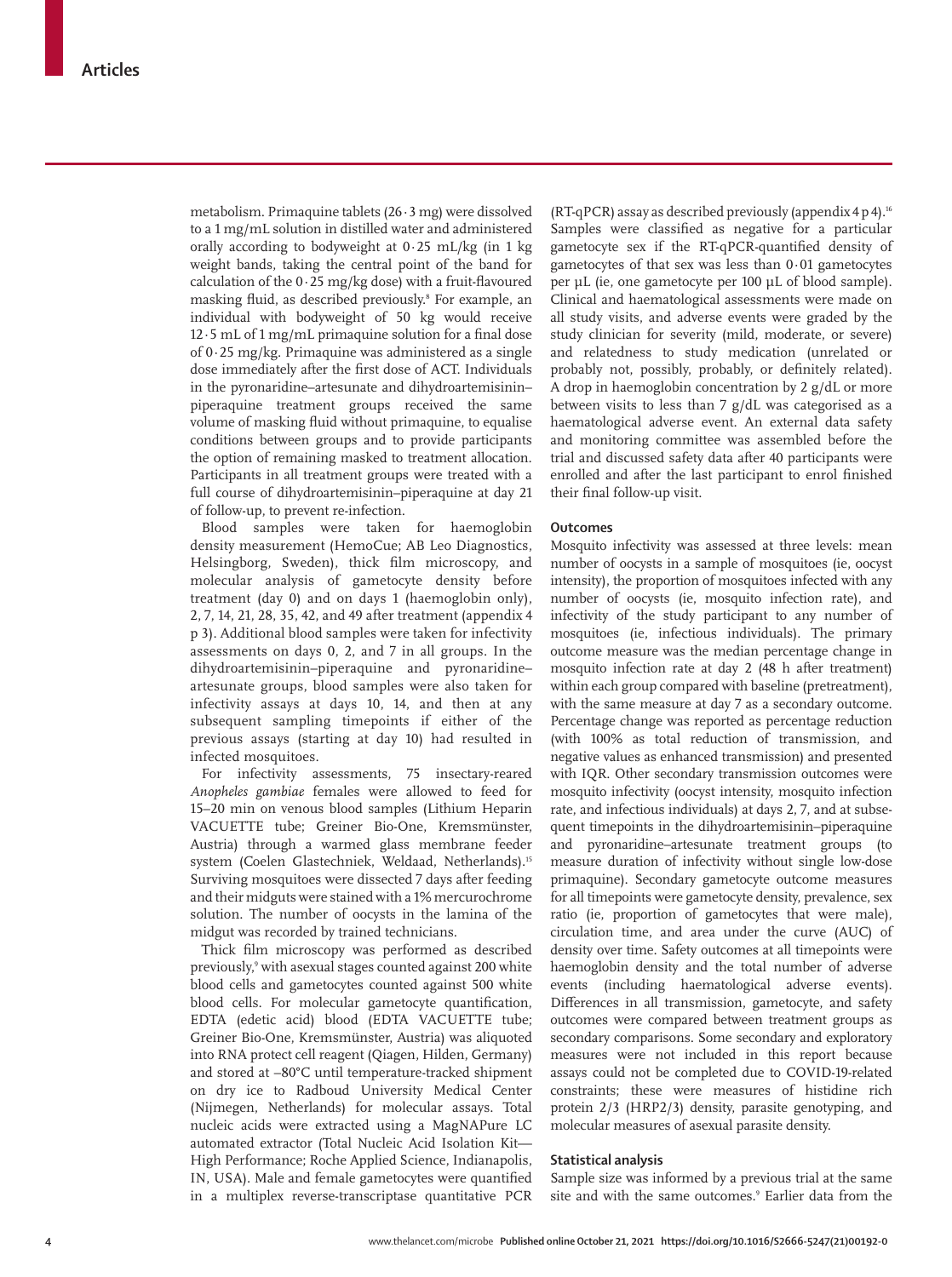**Articles**



#### *Figure 1:* **Trial profile**

same site showed that 79% of individuals infected at least one mosquito before treatment, and among those who infected at least one mosquito, a median of 24% of mosquitoes became infected,8 giving an estimated probability of mosquito infection of  $0.79 \times 0.24 = 0.190$ . Using a SD of 0·24 for the change in proportion of infected mosquitoes before and after treatment (estimated from the same data), with 25 participants per group, we would have 80% power to detect a 95% or greater reduction in infectivity (from  $0.190$  to  $0.009$ ) as significant at the 0**·**05 level. With 25 participants per group, we estimated we would have 80% power to detect an 80% or greater reduction in the proportion of infectious individuals after treatment (a secondary outcome) as significant at the 0**·**05 level. Therefore, recruitment continued until 100 participants were enrolled (25 individuals assigned to each treatment group). Sample sizes were designed to assess reduction in mosquito infectivity over time within groups, not between groups (appendix 4 p 5).

Mosquito infection data were analysed at timepoints after baseline only for those individuals who were infectious at baseline (ie, infecting at least one mosquito with any number of oocysts); appendix 4 (pp 6, 8) also includes summaries and analyses for all individuals regardless of baseline infectivity. The prevalence of gametocytes and infectious individuals were compared within and between treatment groups using generalised linear models (family: binomial, Z score, coefficient with 95% CI) or Fisher's exact tests. Absolute haemoglobin density and percentage change in haemoglobin density (relative to baseline) were compared using paired *t* tests (*t* score for difference compared with day 0), and two-way *t* tests (*t* score for difference between ACT matched treatment groups [dihydroartemisinin–piperaquine *vs* dihydroartemisinin–piperaquine plus primaquine, pyronaridine–artesunate *vs* pyronaridine–artesunate plus primaquine] at each timepoint). The proportion of gametocytes that were male was calculated for all values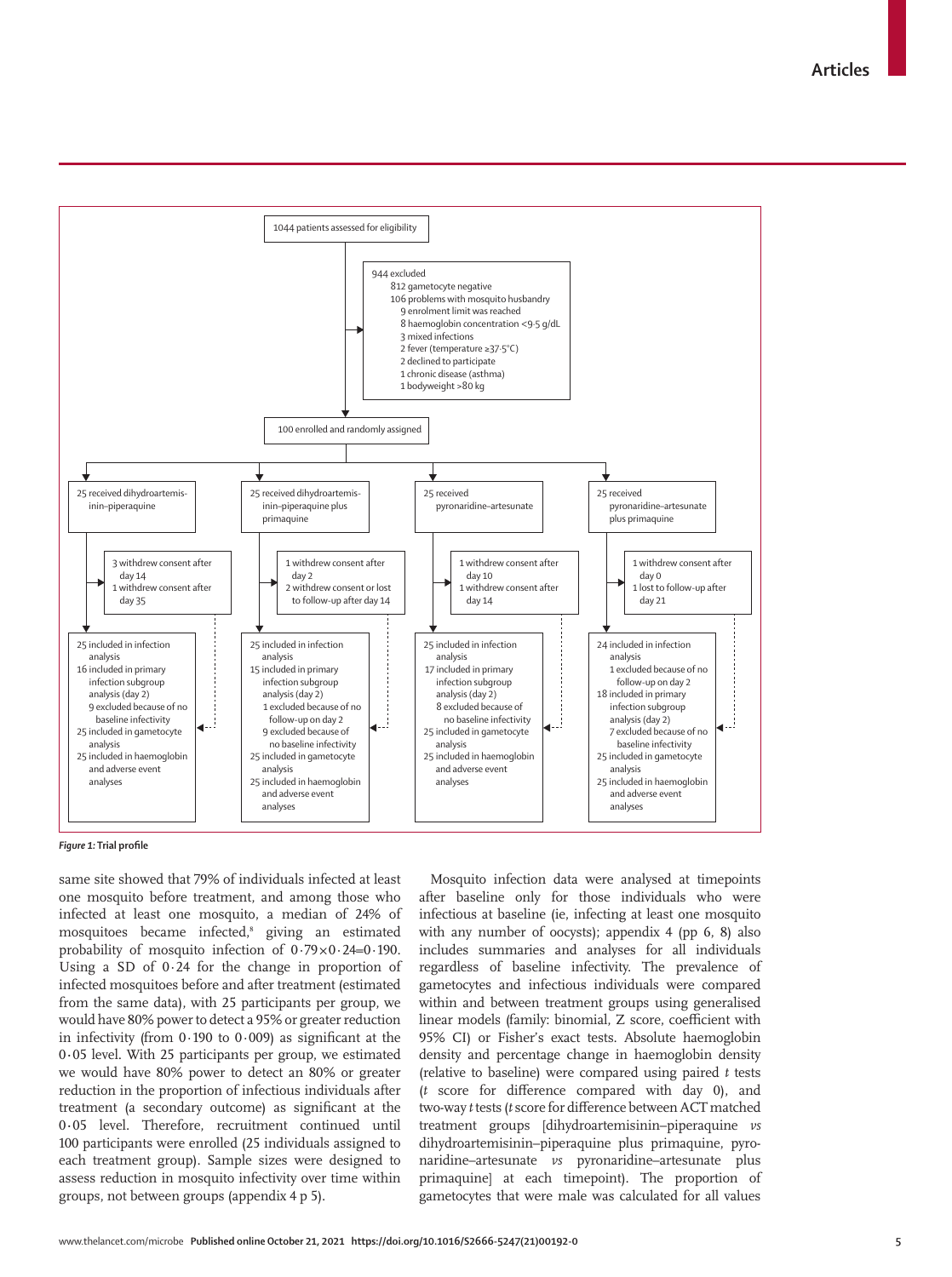|                                                                                                                                                                                                                                | Dihydroartemisinin-<br>piperaquine group<br>$(n=25)$ | Dihydroartemisinin-<br>piperaquine plus<br>primaquine group<br>$(n=25)$ | Pyronaridine-<br>artesunate group<br>$(n=25)$ | Pyronaridine-<br>artesunate plus<br>primaquine group<br>$(n=25)$ |
|--------------------------------------------------------------------------------------------------------------------------------------------------------------------------------------------------------------------------------|------------------------------------------------------|-------------------------------------------------------------------------|-----------------------------------------------|------------------------------------------------------------------|
| Age, years                                                                                                                                                                                                                     | $12(9-16)$                                           | $10(8-16)$                                                              | $11(9-14)$                                    | $10(7-12)$                                                       |
| Sex                                                                                                                                                                                                                            |                                                      |                                                                         |                                               |                                                                  |
| Female                                                                                                                                                                                                                         | 12 (48%)                                             | 18 (72%)                                                                | 9(36%)                                        | 13 (52%)                                                         |
| Male                                                                                                                                                                                                                           | 13 (52%)                                             | 7(28%)                                                                  | 16 (64%)                                      | 12 (48%)                                                         |
| Haemoglobin, g/dL                                                                                                                                                                                                              | $12.1(11.1-12.9)$                                    | $12.0(11.0-12.4)$                                                       | $11.9(11.4-12.8)$                             | $11.9(11.0-13.2)$                                                |
| Gametocyte density by microscopy, parasites per µL                                                                                                                                                                             | 48 (32-80)                                           | 80 (48-192)                                                             | 64 (32-96)                                    | $80(32-144)$                                                     |
| Gametocyte density by RT-qPCR,* parasites per µL                                                                                                                                                                               | 74.5 (37.6-126.4)                                    | $66.2(22.9 - 189.9)$                                                    | $72.8(26.1-121.7)$                            | $59.0(25.8 - 146.1)$                                             |
| Asexual parasite prevalence by microscopy                                                                                                                                                                                      | 22 (88%)                                             | 21 (85%)                                                                | 13 (52%)                                      | 19 (76%)                                                         |
| Asexual parasite density by microscopy, parasites per µL                                                                                                                                                                       | 300 (120-2840)                                       | 400 (120-1400)                                                          | 496 (200-1080)                                | 1640 (400-8800)                                                  |
| Infectious to mosquitoes                                                                                                                                                                                                       | 16 (64%)                                             | 15 (60%)                                                                | 17 (68%)                                      | 18 (72%)                                                         |
| Percentage of mosquitoes infected<br>Detailed in 1971 and the 1900 DT and no except the contraction of the BCD detailed in from the distribution because because DNIA consideration on the total the DNIA consideration of the | $23.6\% (8.0 - 37.8)$                                | $22.9\% (7.8 - 51.0)$                                                   | $6.2\%$ (3.0–24.0)                            | $9.9\%$ (6.1-29.2)                                               |

Data are n (%) or median (IQR). RT-qPCR=reverse transcriptase quantitative PCR. \*qRT-PCR data are from individuals from whom baseline RNA samples were available: 25 in the dihydroartemisinin–piperaquine group, 24 in the dihydroartemisinin–piperaquine plus primaquine group, 23 in the pyronaridine–artesunate group, and 24 in the pyronaridine–artesunate plus primaquine group.

*Table 1:* **Baseline characteristics**

with total gametocyte densities of at least 0**·**2 gametocytes per µL. 9 Gametocyte circulation time was calculated to determine the mean number of days that a mature gametocyte circulates in the blood before clearance, using a deterministic compartmental model that assumes a constant rate of clearance and has a random effect to account for repeated measures on individuals, as described previously.17 Difference in circulation time was analysed using *t* tests (*t* score for difference between ACT matched treatment groups). AUC of gametocyte density per participant over time was calculated using the linear trapezoid method using the first 28 days of observation only,18 and was analysed by fitting linear regression models to the  $log_{10}$  adjusted AUC values, with adjustment for baseline gametocyte density (*t* score, coefficient with 95% CI). All other analyses of quantitative data were performed using Wilcoxon sign rank tests (Z score for difference compared with matched values at day 0) and Wilcoxon rank sum tests (Z score for difference between ACT matched treatment groups at each timepoint). All comparisons were defined before study completion and analyses were not adjusted for multiple comparisons. For all analyses, the threshold for statistical significance was set at p<0**·**05. Statistical analyses were done using STATA version 16.0 and SAS version 9.4.

This trial is registered with ClinicalTrials.gov, NCT04049916.

#### **Role of the funding source**

The funder of the study had no role in study design, data collection, data analysis, data interpretation, or writing of the report.

# **Results**

Between Sept 10 and Nov 19, 2019, 1044 patients were assessed for eligibility and 100 were enrolled and randomly assigned to one of the four treatment groups (n=25 per group; figure 1). 99 (99%) of 100 participants completed the day 2 study visit where the primary outcome measure was recorded, and 89 (89%) completed all visits to day 49. The final follow-up visit was completed on Jan 7, 2020. Participant characteristics were similar between treatment groups, although the proportion of male participants was lower in the dihydroartemisinin–piperaquine plus primaquine group than in the other treatment groups (table 1).

The median number of mosquitoes dissected in an individual mosquito feeding experiment was 65 (range 30–75). Before treatment, 66 (66%) of 100 participants were infectious to mosquitoes, with a median of 15·8% (IQR 5·4–31·9) of mosquitoes becoming infected (table 1).

At 48 h after treatment (day 2), 16 (64%) of 25 participants in the pyronaridine–artesunate group, 19 (76%) of 25 in the dihydroartemisinin–piperaquine group, none of 25 in the pyronaridine–artesunate plus primaquine group, and one (4%) of 24 in the dihydroartemisinin–piperaquine plus primaquine group infected any number of mosquitoes (figure 2, appendix 4 p 6). In individuals who were infectious before treatment, the median percentage reduction in mosquito infection rate 48 h after treatment was 100·0% (IQR 100·0 to 100·0) for individuals treated with pyronaridine–artesunate plus primaquine (n=18; p<0·0001) and dihydroartemisinin–piperaquine plus primaquine  $(n=15; p=0.0001)$ , compared with  $-8.7\%$  ( $-54.8$  to  $93.2$ ) with pyronaridine–artesunate  $(n=17; p=0.88)$  and  $50.4%$   $(13.8 \text{ to } 70.9)$  with dihydroartemisinin–piperaquine (n=16; p=0·13; table 2).

At day 7, 14 (56%) of 25 participants in the pyronaridine– artesunate group, 17 (68%) of 25 in the dihydroartemisinin– piperaquine group, none of 24 in the pyronaridine–artesunate plus primaquine group, and one (4%) of 24 in the dihydroartemisinin–piperaquine plus primaquine group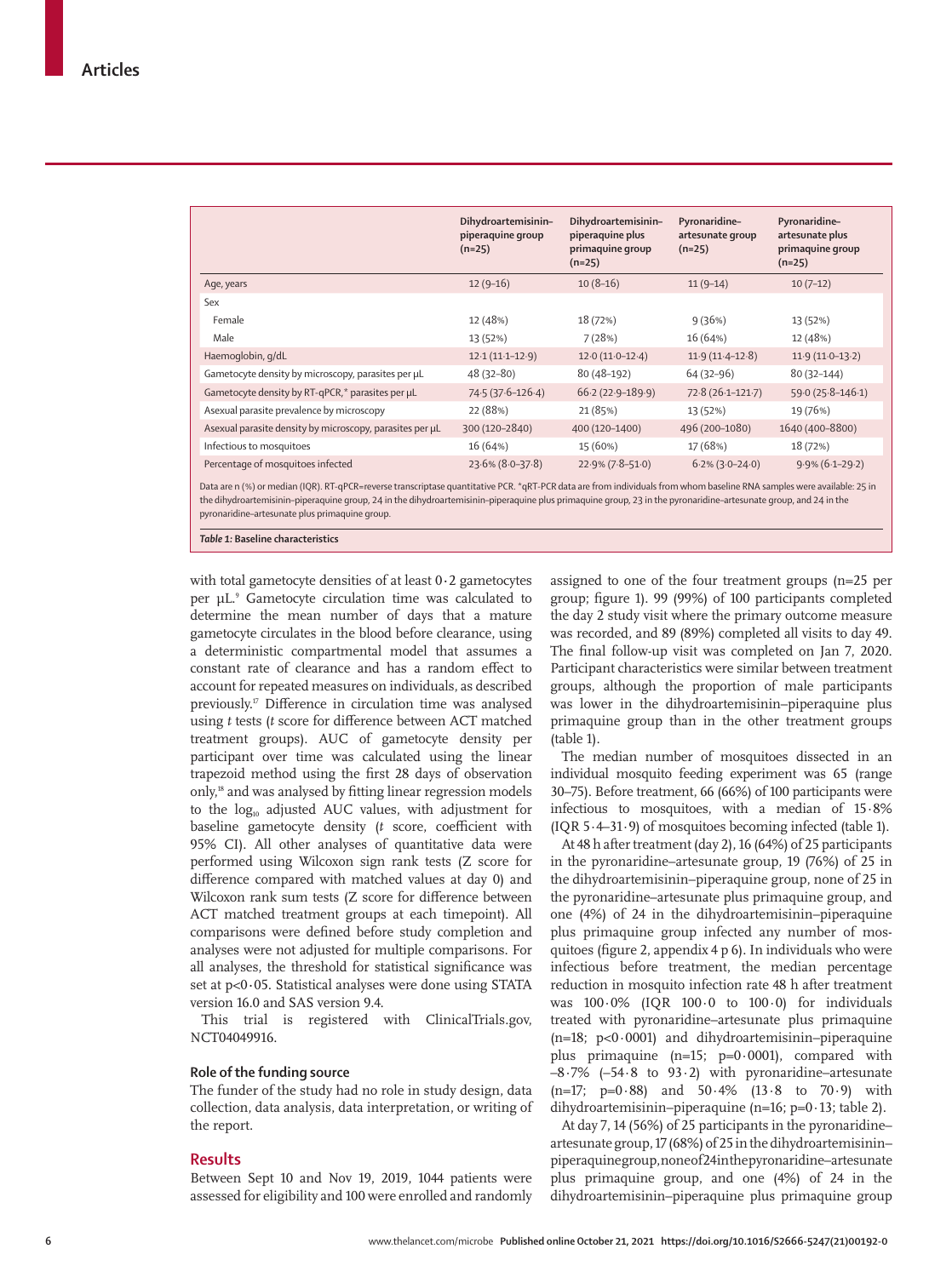

#### *Figure 2:* **Participant infectivity to mosquitoes and percentage of mosquitoes infected in direct membrane feeding assays**

Error bars show 95% CI. Significant p values (<0·05) from generalised linear models (family: binary) testing differences within treatment groups with baseline as reference are shown. The denominator for participants infectious is the total number of participants still enrolled at the given timepoint, rather than the number tested for infectivity at that timepoint. Infectivity assays were discontinued when a participant did not infect any mosquitoes at two subsequent timepoints and were thereafter considered non-infectious. Full mosquito infection data including participants infectious with denominator as total participants tested are presented in appendix 4 (pp 6, 8). Each line in the plots showing percentage of mosquitoes infected represents an individual. Significant p values (<0·05) from Wilcoxon sign rank tests for differences in the median percentage of mosquitoes infected within treatment groups with baseline as reference are shown in appendix 4 (pp 6, 8). Timepoints not indicated on the x-axis were not tested. nc=not calculable.

|                                                         | Day 2 |                             |               |          | Day 7        |                         |          |          |  |  |
|---------------------------------------------------------|-------|-----------------------------|---------------|----------|--------------|-------------------------|----------|----------|--|--|
|                                                         | n.    | Median reduction (IQR)      | $p$ value $*$ | p valuet | $\mathsf{n}$ | Median reduction (IQR)  | p value* | p valuet |  |  |
| Dihydroartemisinin-piperaguine<br>qroup                 | 16    | 50.4% (13.8 to 70.9)        | 0.013         | ref      | 16           | 34.2% (-11.8 to 88.1)   | 0.14     | ref      |  |  |
| Dihydroartemisinin-piperaquine<br>plus primaquine group | 15    | 100.0% (100.0 to 100.0)     | 0.0001        | < 0.0001 | 15           | 100.0% (100.0 to 100.0) | < 0.0001 | < 0.0001 |  |  |
| Pyronaridine-artesunate group                           | 17    | $-8.7\%$ ( $-54.8$ to 93.2) | 0.88          | ref      | 17           | 38.9% (-10.6 to 100.0)  | 0.13     | ref      |  |  |
| Pyronaridine-artesunate plus<br>primaguine group        | 18    | 100.0% (100.0 to 100.0)     | < 0.0001      | < 0.0001 | 17           | 100.0% (100.0 to 100.0) | < 0.0001 | 0.0001   |  |  |

Median reduction is the median percentage reduction (relative to baseline) in mosquito infection rate at the given timepoints; positive values denote reductions in percentage of mosquitoes infected, negative values denote increases. All values are for individuals who were infectious to mosquitoes before treatment (ie, infected any number of mosquitoes). Full details of mosquito feeding assay outcomes are shown in appendix 4 (pp 6, 8). \*Within-group comparison by Wilcoxon signed rank test (day 0 as reference). †Between artemisinin-based combination therapy matched group comparison (ie, dihydroartemisinin–piperaquine *vs* dihydroartemisinin–piperaquine plus primaquine, pyronaridine–artesunate *vs* pyronaridine–artesunate plus primaquine) by Wilcoxon rank-sum test.

*Table 2:* **Median percentage reduction in mosquito infection rate for individuals who were infectious to mosquitoes before treatment**

were infectious to mosquitoes (a different infectious individual in the dihydroartemisinin–piperaquine plus primaquine group on days 2 and 7; figure 2, appendix 4 p 6). Mosquito infection rate had increased in the dihydroartemisinin–piperaquine and pyronaridine– artesunate treatment groups by day 7 such that there was only a significant within-person reduction from baseline in mosquito infection rate in the pyronaridine–artesunate plus primaquine and dihydroartemisinin–piperaquine plus primaquine treatment groups (table 2). 13 (54%) of 24 participants in the dihydroartemisinin–piperaquine group and nine (38%) of 24 in the pyronaridine–artesunate group infected mosquitoes at day 10 after treatment, declining to one (4%) of 23 and one (5%) of 22 by day 28, respectively (appendix 4 p 8). Among those individuals tested, none infected mosquitoes at day 35 (of n=5 in the dihydroartemisinin–piperaquine group, n=2 in the pyronaridine–artesunate group) or 42 (of n=1 in the dihydroartemisinin–piperaquine group, n=1 in the pyronaridine–artesunate group; appendix 4 p 8). Comparing outcomes between ACT matched treatment groups (dihydroartemisinin–piperaquine *vs* dihydroartemisinin–piperaquine plus primaquine, pyronaridine– artesunate *vs* pyronaridine–artesunate plus primaquine), the addition of primaquine to either treatment resulted in significant reductions in infectivity to mosquitoes,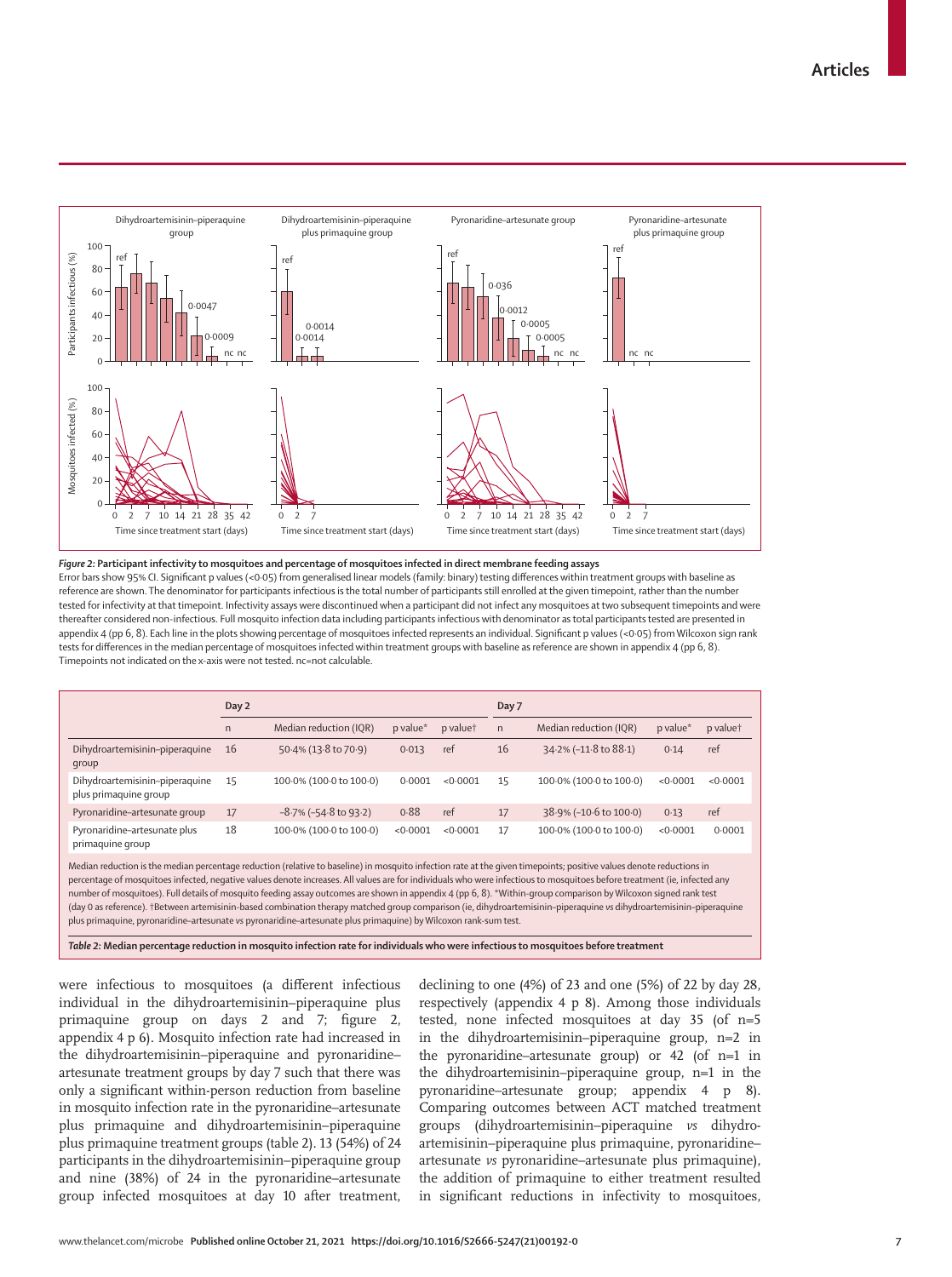

*Figure 3:* **Gametocyte density and prevalence by gametocyte sex**

Error bars show 95% CI. On the gametocyte density plots, dots show outliers (1·5 times more than or less than the IQR). Boxplots show gametocyte densities for gametocyte-positive individuals only (ie, male or female density >0·01 gametocytes per µL). Tests for differences in gametocyte density (top row) were performed using Wilcoxon rank-sum tests and tests for differences in gametocyte prevalence (bottom row) were performed using Fisher's exact test. p values for female and male gametocytes are shown in appendix 4 (pp 9–11). Timepoints not indicated on the x-axis were not tested. Gametocyte circulation time, area under the curve, and other secondary outcomes are presented in appendix 4 (pp 9–11).

grouped average mosquito infection rate, and oocyst density by day 2 after treatment (appendix 4 p 6).

Gametocyte densities declined over time in all treatment groups, though much more rapidly in those who received primaquine, as reflected by the lower circulation time and AUC of male and female gametocytes (figure 3, appendix 4 pp 9–11). Within each group, gametocyte circulation time was similar for male and female gametocytes but AUC was lower for male gametocytes, reflecting the observed female bias in gametocyte density. Decreases in gametocyte density were preceded by a decrease in gametocyte infectivity at day 2 after primaquine treatment. Gametocyte sex ratios initially showed more female gametocytes in all groups (median proportion of male gametocytes 0·33 [IQR 0·21–0·49]), but showed significantly more male than female gametocytes in the dihydroartemisinin–piperaquine plus primaquine group by day 7 after treatment (appendix 4 pp 10, 12).

Mean haemoglobin density across all treatment groups 24 h after the start of treatment was  $11.4$  g/dL (range 8·7–15·2), representing a small but significant reduction in haemoglobin density relative to baseline in the dihydroartemisinin–piperaquine (mean change –3·88% [95% CI –6·96 to –0·81]), dihydroartemisinin–piperaquine plus primaquine  $(-6.04\%$   $[-8.52$  to  $-3.56]$ , and pyronaridine–artesunate plus primaquine (–6·85%  $[-9.81 \text{ to } -3.88]$  treatment groups (appendix 4 pp 13–15). Haemoglobin density recovered to baseline levels by day 14 in the dihydroartemisinin–piperaquine and pyronaridine–artesunate plus primaquine groups, and by day 21 in the dihydroartemisinin–piperaquine plus primaquine group. At 24 h after treatment, there was a significant reduction in average haemoglobin density and percentage change in the pyronaridine–artesunate plus primaquine group compared with the pyronaridine– artesunate group (average density difference 0·76 g/dL [95% CI 0·02–1·50], average percentage change difference 4·44% [95% CI 0·30–8·59]); differences between ACTmatched treatment groups were not significant at any other timepoint.

Overall, 75 (75%) of 100 participants experienced a total of 173 adverse events during follow-up, 162 (94%) of which were categorised as mild severity and 11 (6%) as moderate (table 3). There was no difference between treatment groups in the proportion of participants who experienced an adverse event of mild (p=0·75) or moderate ( $p=0.90$ ) severity (appendix 4 p 16). There were no serious adverse events, and there were no significant differences between treatment groups at any point in the frequency of any adverse events  $(p=0.96)$  or adverse events related to study drugs  $(p=0.64)$ . The most common adverse events were headaches (40 events in 32 [32%] of 100 participants), rhinitis (31 events in 30 [30%]), and respiratory infection (20 events in 20 [20%]). No haematological adverse events occurred.

#### **Discussion**

This study showed that a single low dose of primaquine  $(0.25 \text{ mg/kg})$  added to either dihydroartemisininpiperaquine or pyronaridine–artesunate resulted in total or near-total reduction in *P falciparum* transmission to mosquitoes by 48 h after treatment in asymptomatic gametocyte carriers in Mali. By contrast, *P falciparum*  transmission to mosquitoes continued for up to 28 days after treatment with dihydroartemisinin–piperaquine or pyronaridine–artesunate alone. In line with these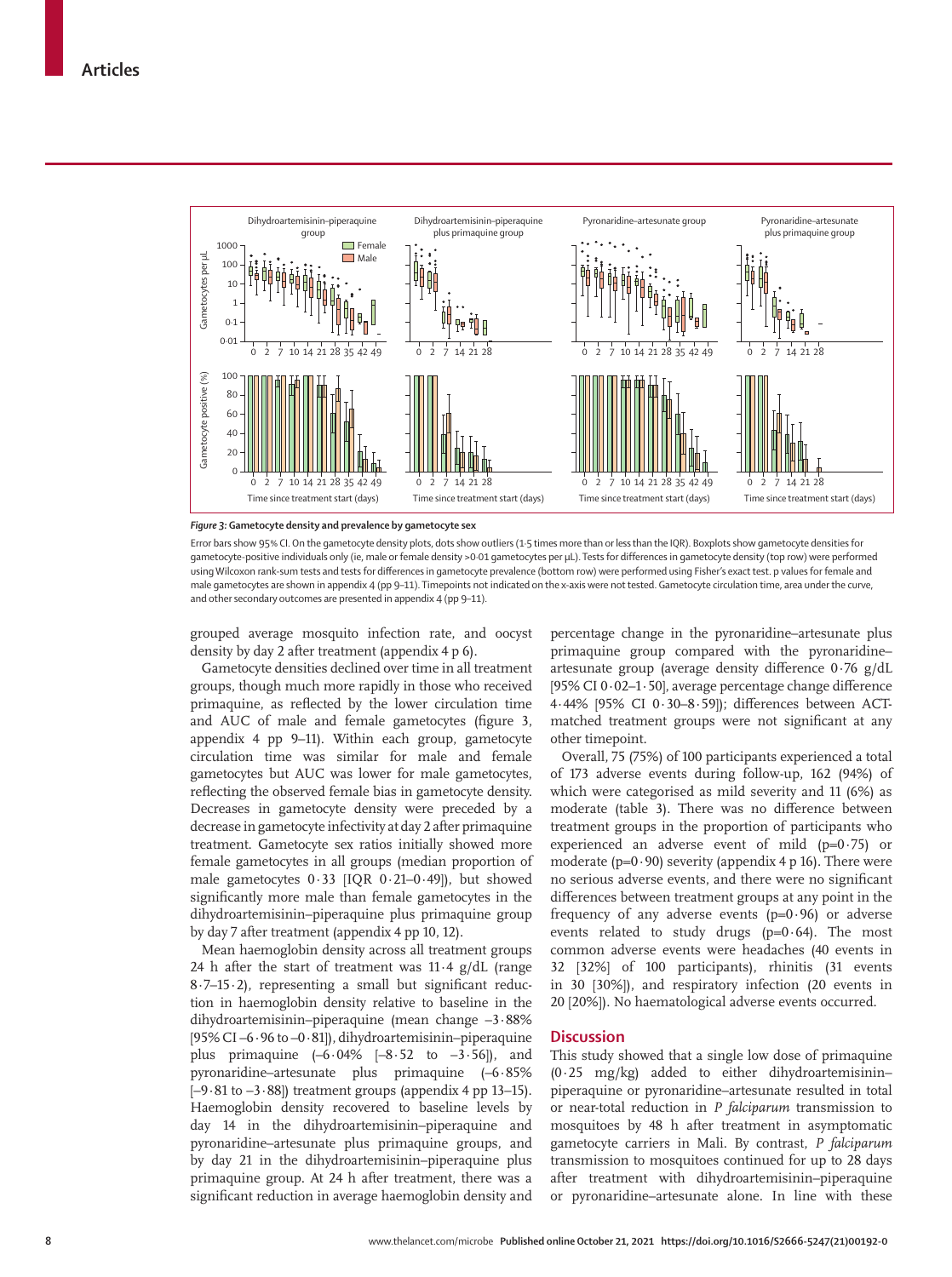|                            | <b>Overall</b>    |                                             | Dihydroartemisinin-<br>piperaquine group |                                             | Dihydroartemisinin-<br>piperaquine plus<br>primaquine group |                                             | Pyronaridine-<br>artesunate group |                                             | Pyronaridine-artesunate<br>plus primaquine group |                                             |
|----------------------------|-------------------|---------------------------------------------|------------------------------------------|---------------------------------------------|-------------------------------------------------------------|---------------------------------------------|-----------------------------------|---------------------------------------------|--------------------------------------------------|---------------------------------------------|
|                            | Adverse<br>events | Adverse<br>events<br>linked to<br>treatment | Adverse<br>events                        | Adverse<br>events<br>linked to<br>treatment | Adverse<br>events                                           | Adverse<br>events<br>linked to<br>treatment | Adverse<br>events                 | Adverse<br>events<br>linked to<br>treatment | Adverse<br>events                                | Adverse<br>events<br>linked to<br>treatment |
| Cough                      | 11(0)             | $\ldots$                                    | 3(0)                                     | $\ldots$                                    | 4(0)                                                        | $\ldots$                                    | 3(0)                              | $\ldots$                                    | 1(0)                                             | $\ldots$                                    |
| Diarrhoea                  | 2(0)              | $\ldots$                                    | 0(0)                                     | $\ddotsc$                                   | 2(0)                                                        | u,                                          | 0(0)                              | $\ddotsc$                                   | 0(0)                                             | .,                                          |
| Fatique                    | 3(2)              | 1(0)                                        | 0(0)                                     | $\ldots$                                    | 1(1)                                                        | $\ddotsc$                                   | 2(1)                              | 1(0)                                        | 0(0)                                             | $\ldots$                                    |
| Gastroenteritis            | 1(0)              | $\ldots$                                    | 0(0)                                     | $\ddotsc$                                   | 1(0)                                                        |                                             | 0(0)                              | $\ldots$                                    | 0(0)                                             | .,                                          |
| Headaches                  | 1(0)              | $\ldots$                                    | 0(0)                                     | $\cdots$                                    | 0(0)                                                        | $\ldots$                                    | 1(0)                              | $\ldots$                                    | 0(0)                                             | $\ldots$                                    |
| Myalgia                    | 1(0)              | $\ddotsc$                                   | 0(0)                                     | $\ldots$                                    | 0(0)                                                        | u,                                          | 1(0)                              | $\ldots$                                    | 0(0)                                             |                                             |
| Nausea                     | 16(0)             | 11(0)                                       | 6(0)                                     | 4(0)                                        | 2(0)                                                        | 1(0)                                        | 4(0)                              | 3(0)                                        | 4(0)                                             | 3(0)                                        |
| Pruritus                   | 4(0)              | 2(0)                                        | 2(0)                                     | 1(0)                                        | 0(0)                                                        |                                             | 1(0)                              | 1(0)                                        | 1(0)                                             | $\ddotsc$                                   |
| Pyoderma                   | 1(0)              | $\ldots$                                    | 0(0)                                     | $\ldots$                                    | 0(0)                                                        | $\ldots$                                    | 0(0)                              | $\ldots$                                    | 1(0)                                             |                                             |
| Respiratory Infection      | 20(1)             | $\ldots$                                    | 5(1)                                     | $\ddotsc$                                   | 4(0)                                                        | Ц.                                          | 6(0)                              | $\ddotsc$                                   | 5(0)                                             |                                             |
| Rhinitis                   | 31(0)             | $\ldots$                                    | 11(0)                                    | $\ldots$                                    | 5(0)                                                        | $\ldots$                                    | 8(0)                              | $\cdots$                                    | 7(0)                                             | $\ldots$                                    |
| Vomiting                   | 9(0)              | 6(0)                                        | 2(0)                                     | 2(0)                                        | 1(0)                                                        | 1(0)                                        | 32(0)                             | $\ddotsc$                                   | 3(0)                                             | 1(0)                                        |
| Wound                      | 3(0)              | $\ldots$                                    | 0(0)                                     | $\ldots$                                    | 1(0)                                                        | $\ddotsc$                                   | 2(0)                              | $\ldots$                                    | 0(0)                                             |                                             |
| Abdominal pain             | 12(1)             | 5(0)                                        | 21(0)                                    | $\ddot{\phantom{0}}$                        | 3(0)                                                        | .,                                          | 3(0)                              | 2(0)                                        | 4(1)                                             |                                             |
| Back pain                  | 1(0)              | $\ldots$                                    | 0(0)                                     | $\ldots$                                    | 0(0)                                                        | $\ldots$                                    | 1(0)                              | $\ldots$                                    | 0(0)                                             | $\ldots$                                    |
| Conjunctivitis             | 1(0)              | $\ddotsc$                                   | 1(0)                                     | $\ddotsc$                                   | 0(0)                                                        | $\ddotsc$                                   | 0(0)                              | $\ldots$                                    | 0(0)                                             |                                             |
| Dermatophytosis            | 1(0)              | $\cdot\cdot$                                | 0(0)                                     | $\ldots$                                    | 1(0)                                                        | $\ldots$                                    | 0(0)                              | $\ldots$                                    | 0(0)                                             | $\cdots$                                    |
| <b>Dizziness</b>           | 4(1)              | 1(0)                                        | 1(0)                                     | $\ddotsc$                                   | 1(1)                                                        | Ц.                                          | 0(0)                              | $\ldots$                                    | 2(0)                                             | $\mathbf{1}$                                |
| Fever                      | 1(0)              | $\ldots$                                    | 0(0)                                     | $\ldots$                                    | 0(0)                                                        | $\ldots$                                    | 1(0)                              | $\ldots$                                    | 0(0)                                             | $\ddotsc$                                   |
| Headache                   | 40(6)             | 9(1)                                        | 8(1)                                     | 8(3)                                        | 6(2)                                                        | 2(0)                                        | 16(2)                             | 2(0)                                        | 10(1)                                            | 2(0)                                        |
| Loss of appetite           | 5(0)              | $\ldots$                                    | 1(0)                                     | $\ldots$                                    | 0(0)                                                        | $\ldots$                                    | 2(0)                              | $\ldots$                                    | 2(0)                                             | $\ldots$                                    |
| Mumps                      | 1(0)              | $\ldots$                                    | 1(0)                                     | $\ldots$                                    | 0(0)                                                        | Ц.                                          | 0(0)                              | $\ddotsc$                                   | 0(0)                                             |                                             |
| Scratch on right cheek     | 1(0)              | $\ldots$                                    | 0(0)                                     | $\ldots$                                    | 0(0)                                                        | $\cdots$                                    | 1(0)                              | $\ldots$                                    | 0(0)                                             | $\ldots$                                    |
| Tooth decay                | 1(0)              | $\ldots$                                    | 1(0)                                     | $\ldots$                                    | 0(0)                                                        | u,                                          | 0(0)                              | $\ldots$                                    | 0(0)                                             |                                             |
| Tooth pain                 | 1(0)              | $\ldots$                                    | 0(0)                                     | $\ldots$                                    | 1(0)                                                        | $\ldots$                                    | 0(0)                              | $\ldots$                                    | 0(0)                                             | $\ddotsc$                                   |
| Traumatic red eye          | 1(0)              | $\ddotsc$                                   | 0(0)                                     | $\ddotsc$                                   | 0(0)                                                        |                                             | 1(0)                              | $\ldots$                                    | 0(0)                                             |                                             |
| Any adverse event          | 173(11)           | $36*(1)$                                    | 44(2)                                    | 12(1)                                       | 33(4)                                                       | 4(0)                                        | 56(3)                             | 11(0)                                       | 40(2)                                            | 9(0)                                        |
| Mild adverse events        | 162               | 35                                          | 44                                       | 11                                          | 33                                                          | $\overline{4}$                              | 56                                | 11                                          | 40                                               | 9                                           |
| Moderate adverse<br>events | 11                | 1 <sup>†</sup>                              | $\overline{2}$                           | $\mathbf{1}$                                | $\overline{4}$                                              | $\overline{0}$                              | 3                                 | $\Omega$                                    | $\overline{2}$                                   | $\overline{0}$                              |

Data are number of moderate and mild adverse events (number of moderate adverse events). There were no serious adverse events. Empty cells indicate absence of adverse events linked to drug treatment. Adverse events linked to drug treatment were defined as possibly, probably, or definitely related to treatment. \*All 36 adverse events classified as linked to the study drug were categorised as expected. †Headache.

*Table 3:* **Adverse events**

findings, gametocyte circulation time and AUC were significantly lower in the groups who received primaquine than in the non-primaquine groups; however, decreases in gametocyte density and changes in gametocyte sex ratio were preceded by the observed reduction in infectivity.

Pyronaridine–artesunate is being deployed as the firstline antimalarial in areas of west Africa and has the potential to replace current first-line ACTs facing the threat of antimalarial drug resistance.<sup>19,20</sup> A trial published in 2018 showed that pyronaridine–artesunate was noninferior to the most widely used ACTs, artemether– lumefantrine and artesunate–amodiaquine, for the treatment of uncomplicated malaria in Mali,<sup>19</sup> and trials are planned to ascertain the safety and efficacy of single-dose and standard pyronaridine–artesunate dose regimens for clearance of asymptomatic *P falciparum*  infection (NCT03814616). ACTs differ in their efficacy against gametocytes, with considerably longer gametocyte persistence following dihydroartemisinin–piperaquine than after artemether–lumefantrine.<sup>21</sup> Our data from highly sensitive sex-specific RT-qPCR assays show near identical gametocyte circulation times for individuals treated with dihydroartemisinin–piperaquine or pyronaridine–artesunate, tentatively supporting earlier indications that pyronaridine–artesunate might be inferior to artemether–lumefantrine for gametocyte clearance.22,23 Gametocyte kinetics might not reflect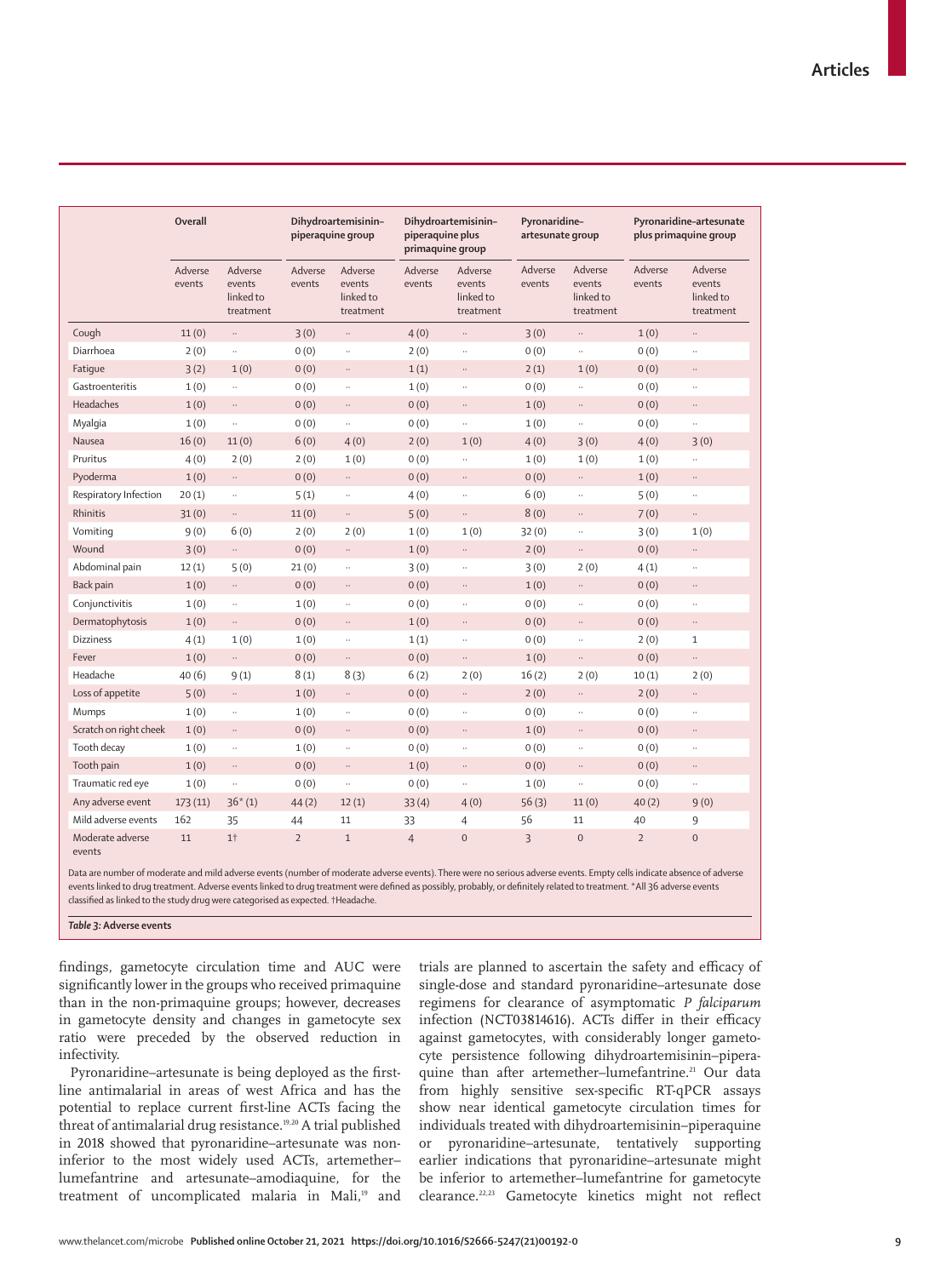gametocyte infectivity, $24$  and the effect of pyronaridine– artesunate on transmission to mosquitoes has not previously been studied. We assessed the infectivity of single infections up to 42 days after treatment, preventing re-infection by retreatment with dihydroartemisinin– piperaquine at day 21.

In efforts to prolong the lifespan of first-line antimalarials and stem the spread of emergent resistance, supplementing ACTs with low doses of primaquine (as recommended by  $WHO$ <sup>11</sup> or similar gametocytocidal treatments<sup>25,26</sup> is likely to become more common. In the current study, all treatments were well tolerated clinically, with no significant differences in haematological status between primaquine and non-primaquine groups after the first 24 h from treatment. Indications for antagonism of primaquine metabolism by pyronaridine, as might have been observed for *Plasmodium vivax* radical cure,<sup>14</sup> were not observed for *P falciparum* gametocyte clearance or transmission blockade; pyronaridine–artesunate plus primaquine treatment resulted in total transmission reduction within 48 h, and dihydroartemisinin–piperaquine plus primaquine resulted in near-total reduction. As in previous studies,<sup>8,9</sup> our data show that decreased infectivity after primaquine treatment preceded significant changes in gametocyte density or sex ratio, supporting the hypothesis that early sterilisation by primaquine is due to effects on gametocyte viability rather than clearance of one or both sexes of gametocyctes.<sup>27</sup> Moreover, this study provides a robust platform for the evaluation of other potential gametocytocidal compounds, such as tafenoquine, which might offer an extended period of gametocytocidal and sporontocidal activity.<sup>25</sup>

This study has several limitations. First, we recruited high-density gametocyte carriers, which allowed us to collect high-quality data on post-treatment transmissibility,<sup>8,9</sup> but does not represent the average gametocyteinfected individual. Our estimates of (long-term) persistence of transmissible gametocytes therefore reflect the effect of antimalarial drugs on transmission potential from a relative minority of highly infectious individuals. Second, treatment with dihydroartemisinin–piperaquine at day 21 in all study groups, to prevent re-infection, meant that gametocyte kinetics from day 28 onwards might be influenced by this second treatment, although the effect of dihydroartemisinin–piperaquine on mature gametocytes is evidently low. Third, our treatment strategy circumvented substantial barriers to the more widespread adoption of single low-dose primaquine in Africa: drug availability and ease of use. At present, primaquine tablets are available from a small number of suppliers, at a single concentration of 26·3 mg primaquine phosphate (equivalent to 15 mg primaquine base). Our approach, in which we dissolved the tablets in water, allows precise adherence to WHO recommendations with regard to dose.<sup>11</sup> but it is conceivable that suboptimal primaquine doses would be used with more conventional dose

targeting.<sup>28</sup> Optimal dosing strategies will need to consider evidence that mg/kg dosing of primaquine results in reduced systemic exposure to primaquine in children,<sup>29</sup> and that variations in primaquine metabolism due to mutations in the CYP2D6 enzyme might affect primaquine efficacy independently of age and weight.<sup>30</sup> Finally, although we saw significant differences in transmission outcomes associated with different treatments in this trial, the public health relevance of these findings must be confirmed in community treatment trials with transmission endpoints. The effect of gametocytocidal drugs on community-wide transmission will differ with recommendations for use and must be considered in such trials. Combination with ACTs as part of standard treatment might result in only modest effects on wider transmission,<sup>31</sup> whereas mass drug administration or a screen-and-treat approach, which remove more individuals from the infectious reservoir, would be likely to have greater effect. Practical and financial considerations will govern the deployment of such approaches.

Given the concerns about the spread of partial artemisinin and partner-drug resistance in southeast Asia, alternative effective antimalarial therapies are needed to ease drug pressure and maintain treatment efficacy. The emergence of de novo kelch13-mutation-associated artemisinin resistance in Africa also highlights the importance of expanding the arsenal of available antimalarial treatments.11,13 Our findings provide further evidence that single low-dose primaquine is a safe and effective addition to ACTs, including pyronaridine– artesunate, for blocking *P falciparum* transmission.

#### **Contributors**

WS, AM, TB, CD, and AD conceived the study and developed the study protocol. WS, AM, KS, YS, SMN, AS, SK, AY, MD, HMS, DI, HD, SFT, TB, CD, and AD implemented the trial. HK determined the quality of pyronaridine–artesunate. KL performed molecular analyses. RtH procured and labelled the trial medicines. WS, AM, and JB accessed and verified the raw data. WS and JB analysed the data. WS, AM, RtH, JB, TB, CD, and AD wrote the first draft of the manuscript. All authors read and approved the final manuscript. All authors had full access to all the data in the study and had final responsibility for the decision to submit for publication.

# **Declaration of interests**

We declare no competing interests.

#### **Data sharing**

Anonymised data reported in the manuscript will be made available to investigators who provide a methodologically sound proposal to the corresponding author. The protocol is available upon request.

#### **Acknowledgments**

This work was supported by the Gates Foundation (INV-002098). JB received support from the UK Medical Research Council (MRC) and the UK Department for International Development (DFID; MR/K012126/1) under the MRC–DFID Concordat agreement and as part of the EDCTP2 programme supported by the EU. TB is supported by a fellowship from The Netherlands Organisation for Scientific Research (Vidi fellowship NWO project number 016.158.306) and a European Research Council Consolidator Grant (ERC-CoG 864180; QUANTUM). WS is supported by a Sir Henry Wellcome fellowship (218676/Z/19/Z). Pyramax tablets were kindly donated by Shin Poong Pharmaceutical, Seoul, South Korea. Primaquine tablets were kindly donated by ACE Pharmaceuticals, Zeewolde, Netherlands. We would like to thank the local safety monitor, members of the data safety and monitoring board,